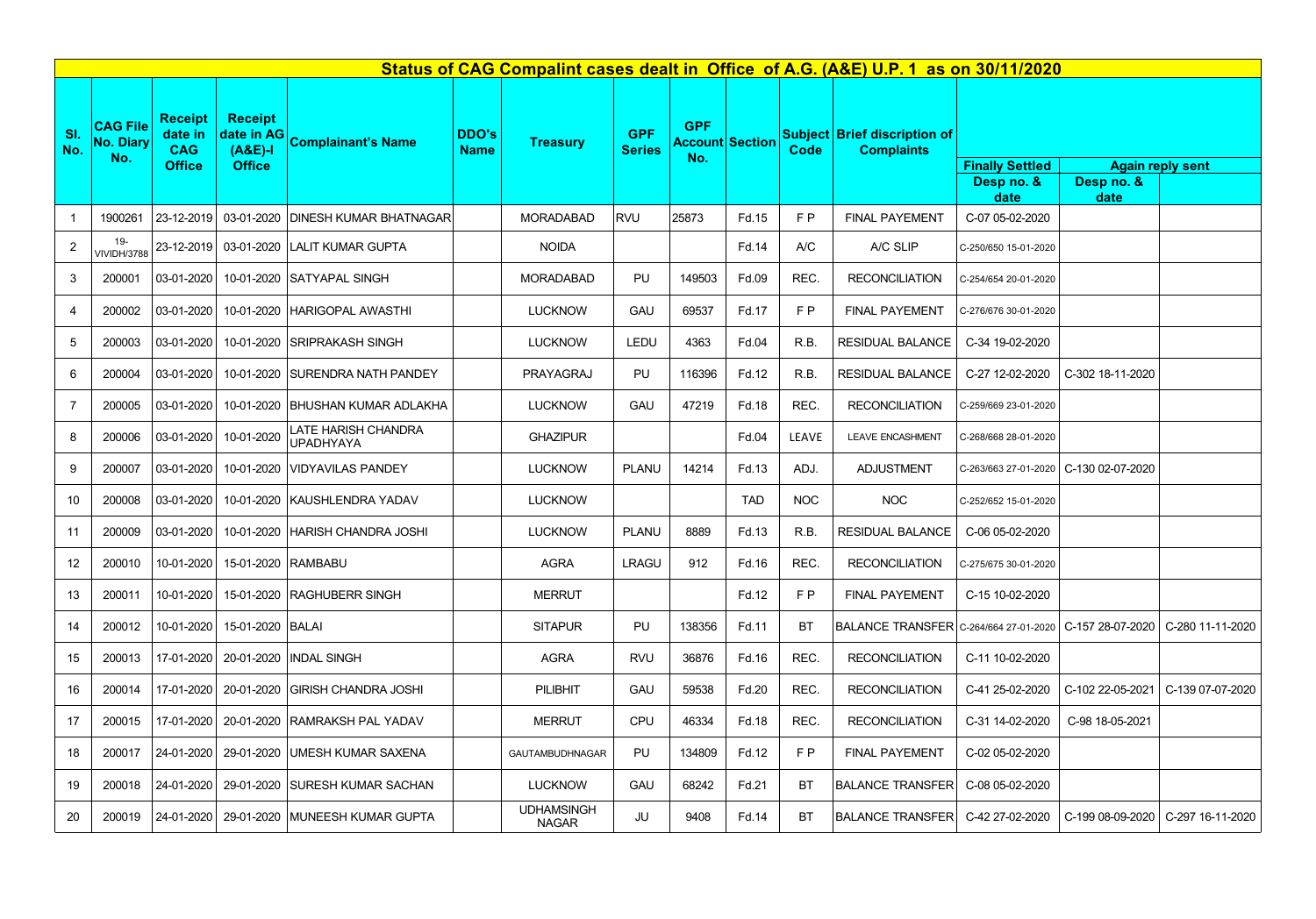| 21 | 200020 | $31 - 01 - 2020$ |                    | 05-02-2020 SHIV KUMAR SINGH                 | <b>VARANASI</b>                  | PU           | 133578 | Fd.10      | F P             | <b>FINAL PAYEMENT</b>      | C-43 27-02-2020 |                                     |
|----|--------|------------------|--------------------|---------------------------------------------|----------------------------------|--------------|--------|------------|-----------------|----------------------------|-----------------|-------------------------------------|
| 22 | 200021 | 31-01-2020       | 05-02-2020         | <b>DAYASHNKER</b><br><b>VISHWAKARMA</b>     | <b>MORADABAD</b>                 | <b>PLANU</b> | 6920   | Fd.13      | F P             | <b>FINAL PAYEMENT</b>      | C-35 19-02-2020 |                                     |
| 23 | 200022 | 31-01-2020       |                    | 05-02-2020 DILEEP KUMAR SAXENA              | <b>SITAPUR</b>                   | <b>GAU</b>   | 65037  | <b>DBA</b> | <b>UPDATION</b> | <b>UPDATION OF BIODATA</b> | C-40 24-02-2020 |                                     |
| 24 | 200023 | 14-02-2020       |                    | 24-02-2020 GIRIJA SHANKER                   | <b>JHANSI</b>                    | LEU          | 10132  | Fd.07      | BT              | <b>BALANCE TRANSFER</b>    | C-52 17-03-2020 | C-151 17-07-2020   C-309 26-11-2020 |
| 25 | 200024 | 14-02-2020       | 24-02-2020         | <b>RAMMURTI KANAUJIYA</b>                   | <b>FATEHPUR</b>                  | PU           | 130439 | Fd.12      | R.B.            | <b>RESIDUAL BALANCE</b>    | C-72 30-04-2020 | C-197 04-09-2020                    |
| 26 | 200025 | 14-02-2020       | 24-02-2020         | <b>VISHESHWAR DAYAL</b><br>YADAV            | <b>ALLAHABAD</b>                 | PU           | 13394  | Fd.12      | R.B.            | <b>RESIDUAL BALANCE</b>    | C-62 22-04-2020 |                                     |
| 27 | 200026 | 14-02-2020       |                    | 24-02-2020 VINOD KUMAR JAIN                 | <b>ALIGARH</b>                   | <b>RVU</b>   | 40302  | Fd.16      | REC.            | <b>RECONCILIATION</b>      | C-82 04-05-2020 | C-223 25-09-2020                    |
| 28 | 200027 | 14-02-2020       | 24-02-2020         | KHACHERMAL                                  | <b>MATHURA</b>                   | <b>RVU</b>   | 8590   | Fd.15      | F P             | <b>FINAL PAYEMENT</b>      | C-87 08-05-2020 |                                     |
| 29 | 200028 | 14-02-2020       |                    | 24-02-2020 VINOD KUMAR TOMAR                | <b>AGRA</b>                      | <b>RVU</b>   | 45961  | Fd.16      | REC.            | <b>RECONCILIATION</b>      | C-54 17-03-2020 |                                     |
| 30 | 200029 | 25-02-2020       | 03-03-2020 SUBHASH |                                             | <b>MUZAFFARNAGAR</b>             | <b>RVU</b>   | 32702  | Fd.15      | F P             | <b>FINAL PAYEMENT</b>      | C-84 06-05-2020 | C-305 26-11-2020                    |
| 31 | 200030 | 25-02-2020       |                    | 03-03-2020   VIRENDRA KUMAR SINGH           | <b>MATHURA</b>                   | <b>STU</b>   | 10603  | Fd.06      | REC.            | <b>RECONCILIATION</b>      | C-68 27-04-2020 |                                     |
| 32 | 200031 | 25-02-2020       |                    | 03-03-2020 PRATAP SINGH                     | <b>MATHURA</b>                   | CPU          | 50893  | Fd.21      | F P             | <b>FINAL PAYEMENT</b>      | C-78 30-04-2020 | C-206 11-09-2020                    |
| 33 | 200032 | 25-02-2020       | 03-03-2020         | <b>VIRENDRA KUMAR</b>                       | <b>LUCKNOW</b>                   | GAU          | 63889  | Fd.17      | REC.            | <b>RECONCILIATION</b>      | C-69 27-04-2020 |                                     |
| 34 | 200033 | 25-02-2020       |                    | 03-03-2020 SANJEEV KUMAR GAUTAM             | HARIDWAR,                        | GAU          | 74336  | Fd.20      | REC.            | <b>RECONCILIATION</b>      | C-66 22-04-2020 | C-214 14-09-2020                    |
| 35 | 200034 | 25-02-2020       |                    | 03-03-2020 LATE VINEET KUMAR DIXIT          | <b>FIROZABAD</b>                 | <b>COEDU</b> | 17173  | Fd.04      | REC.            | <b>RECONCILIATION</b>      | C-60 19-03-2020 |                                     |
| 36 |        |                  |                    | 200035 25-02-2020 03-03-2020 MALKHAN SINGH  | <b>TEHRI GARWAL</b>              | COEDU        | 2395   | Fd.04      | <b>BT</b>       | <b>BALANCE TRANSFER</b>    | C-65 22-04-2020 |                                     |
| 37 | 200036 | 25-02-2020       |                    | 03-03-2020 JJITENDRA KUMAR GERG             | <b>MERRUT</b>                    | LEDU         | 5446   | Fd.05      | F P             | <b>FINAL PAYEMENT</b>      | C-73 30-04-2020 |                                     |
| 38 | 200037 | 25-02-2020       | 03-03-2020         | <b>NIRANJAN PRASAD</b><br><b>SRIVASTAVA</b> | <b>BAHRAICH</b>                  | <b>RVU</b>   | 28683  | Fd.16      | REC.            | <b>RECONCILIATION</b>      | C-53 17-03-2020 | C-154 22-07-2020                    |
| 39 | 200038 | 25-02-2020       |                    | 03-03-2020 CHAVI LAL SUMAN                  | <b>LALITPUR</b>                  | <b>JEDU</b>  | 2751   | Fd.05      | REC.            | <b>RECONCILIATION</b>      | C-51 16-03-2020 |                                     |
| 40 | 200039 | 13-03-2020       |                    | 18-03-2020 ANIL KUMAR                       | <b>LUCKNOW</b>                   | <b>RTU</b>   | 6834   | Fd.14      | F P             | <b>FINAL PAYEMENT</b>      | C-49 13-03-2020 |                                     |
| 41 | 200040 | 13-03-2020       |                    | 18-03-2020 LATE BHAGWAN DAS                 | <b>JHANSI</b>                    | <b>RVU</b>   | 29063  | Fd.15      | F P             | <b>FINAL PAYEMENT</b>      | C-80 30-04-2020 |                                     |
| 42 | 200041 | 13-03-2020       |                    | 18-03-2020 BHANU PRATAP SINGH               | <b>SULTANPUR</b>                 | <b>FEDU</b>  | 2655   | Fd.03      | REC.            | <b>RECONCILIATION</b>      | C-86 06-05-2020 |                                     |
| 43 | 200042 | 13-03-2020       | 18-03-2020         | <b>PRATAP SINGH</b><br><b>BHADAURIYA</b>    | <b>JHANSI</b>                    | GAU          | 71545  | Fd.21      | R.B.            | <b>RESIDUAL BALANCE</b>    | C-79 30-04-2020 |                                     |
| 44 | 200043 | 13-03-2020       |                    | 18-03-2020 SMT. MANJU RANI SHARMA           | <b>MATHURA</b>                   | <b>STEXU</b> | 9340   | Fd.06      | R.B.            | <b>RESIDUAL BALANCE</b>    | C-93 13-05-2020 |                                     |
| 45 | 200044 | 13-03-2020       |                    | 18-03-2020   HARPAL SINGH                   | <b>AMROHA</b><br><b>JP NAGAR</b> | <b>BEDU</b>  | 5333   | Fd.05      | F P             | <b>FINAL PAYEMENT</b>      | C-83 04-05-2020 | C-313 26-11-2020                    |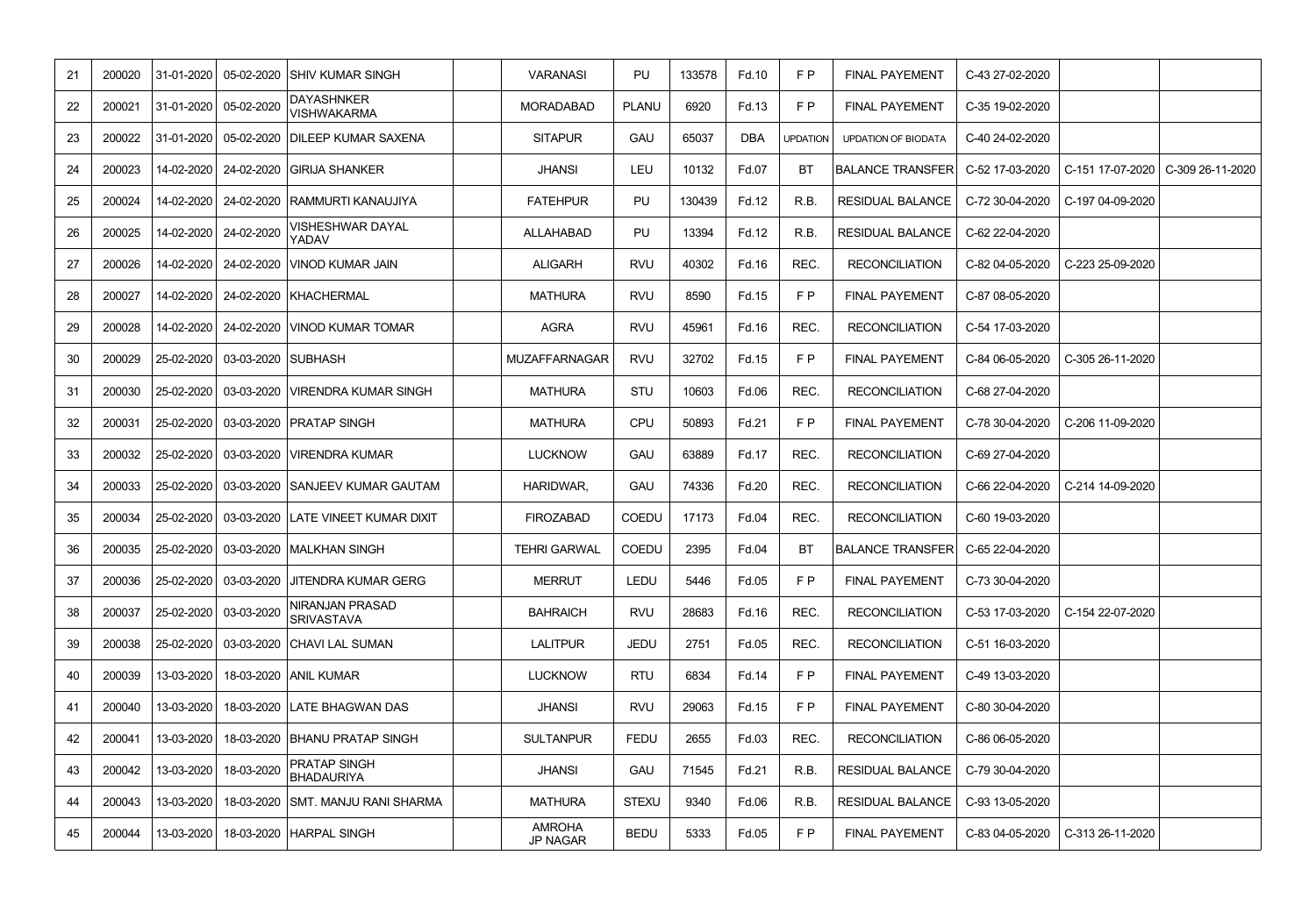| 46 | 200045 | 13-03-2020   |                                   | 18-03-2020 RAJENDRA PAL SINGH                 | <b>GONDA</b>     | PU           | 62784  | Fd.10      | R.B.    | <b>RESIDUAL BALANCE</b>                 | C-94 13-05-2020  | C-186 04-09-2020   C-225 25-09-2020                    |
|----|--------|--------------|-----------------------------------|-----------------------------------------------|------------------|--------------|--------|------------|---------|-----------------------------------------|------------------|--------------------------------------------------------|
| 47 | 200046 | 13-03-2020   |                                   | 18-03-2020 SANJAY BABU                        | <b>MERRUT</b>    | CPU          | 56576  | Fd.18      | BT      | <b>BALANCE TRANSFER</b>                 | C-76 30-04-2020  |                                                        |
| 48 | 200047 | 13-03-2020   |                                   | 18-03-2020 RAMESH CHANDRA                     | <b>BASTI</b>     | <b>LRGU</b>  | 2434   | Fd.15      | REC.    | <b>RECONCILIATION</b>                   | C-92 12-05-2020  |                                                        |
| 49 | 200048 | 19-03-2020   |                                   | 24-04-2020   VIRENDRA PAL                     | <b>BARABANKI</b> | <b>PLANU</b> | 6635   | Fd.13      | F P     | <b>FINAL PAYEMENT</b>                   |                  | C-101 22-05-2020   C-143 16-07-2020                    |
| 50 | 200050 |              | 29-04-2020   26-05-2020   KRISHNA |                                               | <b>JHANSI</b>    | <b>LRJU</b>  | 1761   | Fd.15      | F P     | <b>FINAL PAYEMENT</b>                   |                  | C-109 08-06-2020   C-215 14-09-2020                    |
| 51 | 200051 | 29-04-2020   |                                   | 28-05-2020 PRAMOD KUMAR DIXIT                 | <b>LUCKNOW</b>   | PU           | 131953 | Fd.11      | F P     | <b>FINAL PAYEMENT</b>                   | C-111 11-06-2020 |                                                        |
| 52 | 200052 |              |                                   | 26-05-2020   02-06-2020   JAGAT BAHADUR       | PRAYAGRAJ        | <b>LRAU</b>  | 2669   | Fd.16      | R.B.    | RESIDUAL BALANCE   C-148 17-07-2020     |                  |                                                        |
| 53 | 200053 | 28-05-2020   |                                   | 10-06-2020 RAJKUMAR GAUD                      | <b>MEERUT</b>    | <b>CPU</b>   | 64915  | Fd.18      | F P     | <b>FINAL PAYEMENT</b>                   |                  | C-118 18-06-2020   C-253 19-10-2020                    |
| 54 | 200054 | 28-05-2020   |                                   | 10-06-2020 ABHAY KUMAR SAXENA                 | <b>LUCKNOW</b>   | <b>NEU</b>   | 2307   | Fd.11      | REC.    | <b>RECONCILIATION</b>                   | C-146 17-07-2020 |                                                        |
| 55 | 200056 | 08-06-2020   |                                   | 16-06-2020 KAMAL KISHORE SAXENA               | <b>BADAUN</b>    | <b>BEDU</b>  | 2593   | Fd.04      | REC.    | <b>RECONCILIATION</b>                   | C-142 10-07-2020 |                                                        |
| 56 | 200058 | 08-06-2020   |                                   | 22-06-2020 ARUN KUMAR SINGH                   | <b>BAHRAICH</b>  | PU           | 139491 | Fd.10      | F P     | <b>FINAL PAYEMENT</b>                   | C-158 30-07-2020 |                                                        |
| 57 | 200059 |              |                                   | 26-06-2020   08-07-2020 SUBHAWATI DIXIT       | <b>SULTANPUR</b> |              |        | Fd.01      | PENSION | <b>PENSION</b>                          | C-153 17-07-2020 |                                                        |
| 58 | 200060 | 26-06-2020   |                                   | 08-07-2020 USHA GUPTA                         | <b>LUCKNOW</b>   | <b>RTU</b>   | 6460   | Fd.14      | F P     | <b>FINAL PAYEMENT</b>                   | C-159 30-07-2020 |                                                        |
| 59 | 200061 |              |                                   | 26-06-2020   08-07-2020   JASWANT SINGH       | <b>GAZIABAD</b>  | <b>RVU</b>   | 31638  | Fd.15      | REC.    | <b>RECONCILIATION</b>                   |                  | C-177 26-08-2020   C-226 25-09-2020                    |
| 60 | 200062 |              |                                   | 09-07-2020   22-07-2020   CHANDRVEER VERMA    | , RAIBARELY      |              | 25799  | Fd.03      | F P     | <b>FINAL PAYEMENT</b>                   |                  | C-179 31-08-2020   C-224 25-09-2020   C-277 06-11-2020 |
| 61 |        |              |                                   | 200063 09-07-2020 22-07-2020 MD. IQBAL KHAN   | <b>JALAUN</b>    | CPU          | 49702  | Fd.21      | REC.    | RECONCILIATION $\vert$ C-174 25-08-2020 |                  |                                                        |
| 62 | 200064 |              | 09-07-2020   22-07-2020           | <b>RAJEEV KUMAR</b><br><b>MAHESHWARI</b>      | <b>HATRAS</b>    | <b>RVU</b>   | 31049  | Fd.16      | F P     | <b>FINAL PAYEMENT</b>                   | C-168 13-08-2020 |                                                        |
| 63 | 200065 | $09-07-2020$ | 22-07-2020 LAJJARAM               |                                               | <b>HARHRAS</b>   | <b>RVU</b>   | 37418  | Fd.16      | REC.    | <b>RECONCILIATION</b>                   |                  | C-187 04-09-2020   C-321 27-11-2020                    |
| 64 | 200066 | $09-07-2020$ |                                   | 22-07-2020 SANJEEV KUMAR GERG                 | <b>BIJNORE</b>   | <b>GAU</b>   | 70381  | Fd.21      | ADJ.    | <b>ADJUSTMENT</b>                       | C-176 25-08-2020 |                                                        |
| 65 | 200067 |              | 09-07-2020   22-07-2020 SUKHRAM   |                                               | FAIZABAD         | GAU          | 63942  | Fd.19      | REC.    | <b>RECONCILIATION</b>                   |                  | C-172 20-08-2020   C-304 26-11-2020                    |
| 66 | 200068 | $09-07-2020$ |                                   | 22-07-2020   MADAN GOPAL VERMA                | <b>MORADABAD</b> | <b>CPU</b>   | 36331  | Fd.20      | ADJ.    | <b>ADJUSTMENT</b>                       | C-158 30-07-2020 |                                                        |
| 67 | 200069 |              |                                   | 19-07-2020   05-08-2020   BRIJ KISHORE TAGORE | <b>MERRUT</b>    | <b>PLANU</b> | 3899   | Fd.13      | REC.    | <b>RECONCILIATION</b>                   | C-193 04-09-2020 |                                                        |
| 68 | 200070 |              |                                   | 19-07-2020   05-08-2020   VIJENDRA PAL SINGH  | <b>MORADABAD</b> |              |        | Fd.08      | F P     | <b>FINAL PAYEMENT</b>                   | C-171 20-08-2020 |                                                        |
| 69 | 200071 |              |                                   | 19-07-2020   05-08-2020   JITENDRA KUMAR      | MUZAFFARNAGAR    | <b>COEDU</b> | 11759  | <b>DBA</b> | A/C NO  | A/C NO                                  | C-188 04-09-2020 |                                                        |
| 70 | 200072 | 17-08-2020   |                                   | 19-08-2020 JAGAT NARAYAN SINGH                | <b>GHAZIPUR</b>  | <b>INDU</b>  | 5659   | Fd.14      | REC.    | <b>RECONCILIATION</b>                   | C-221 22-09-2020 |                                                        |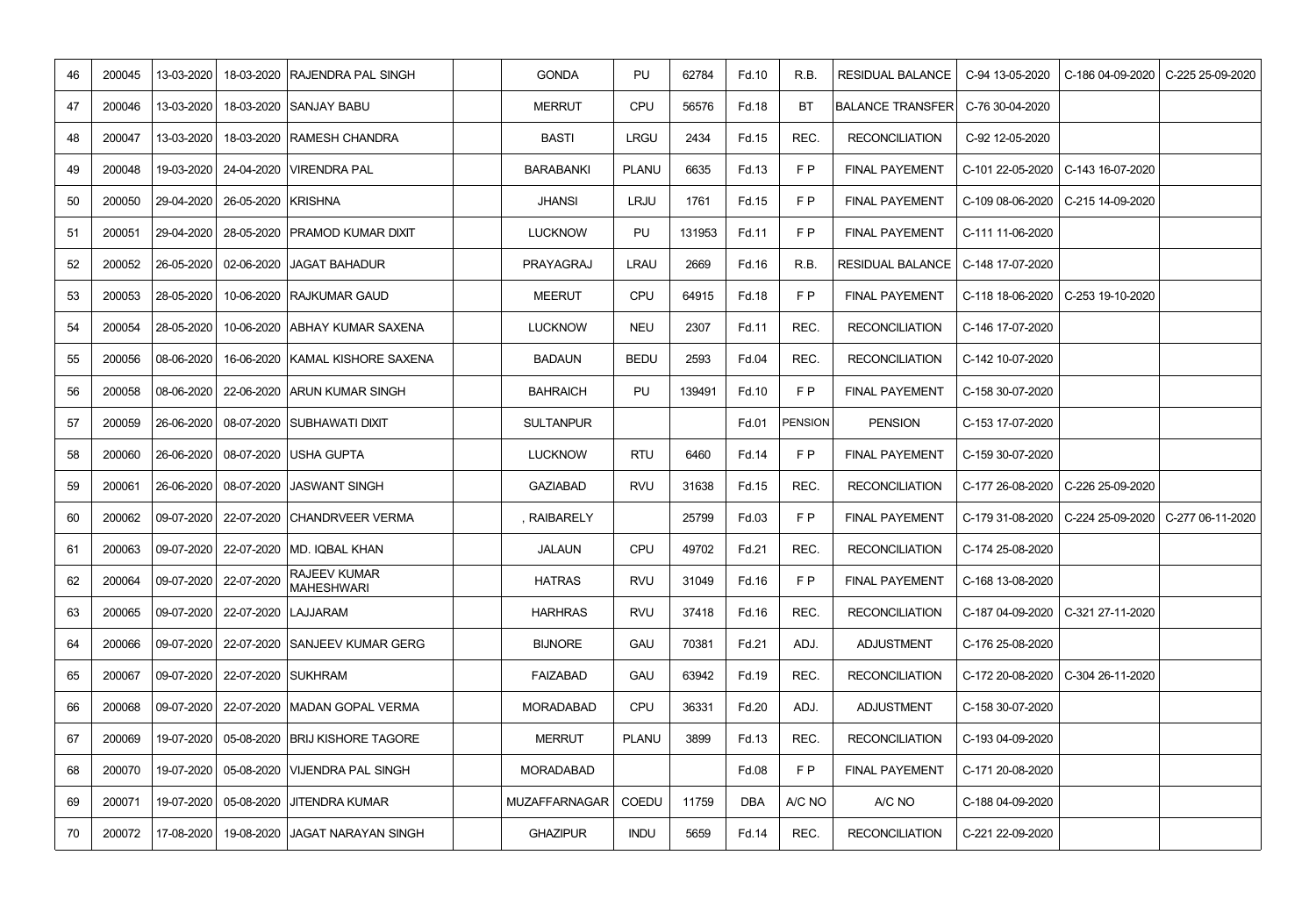| 71 | 200073 | 07-08-2020       |                                    | 13-08-2020 JITENDRA SINGH CHAUHAN              | <b>RAIBARELI</b>       | PU           | 131933 | Fd.11      | ADJ.      | <b>ADJUSTMENT</b>                                      | C-195 04-09-2020 | C-289 11-11-2020   C-312 26-11-2020 |
|----|--------|------------------|------------------------------------|------------------------------------------------|------------------------|--------------|--------|------------|-----------|--------------------------------------------------------|------------------|-------------------------------------|
| 72 | 200074 | 07-08-2020       |                                    | 13-08-2020 ASHOK KUMAR                         | <b>SITAPUR</b>         | <b>RVU</b>   | 33255  | Fd.16      | ADJ.      | <b>ADJUSTMENT</b>                                      | C-198 04-09-2020 |                                     |
| 73 | 200075 | $07 - 08 - 2020$ | 13-08-2020                         | <b>RAJESH KUMAR</b><br><b>SRIVASTAVA</b>       | <b>SIDHARTH NAGAR</b>  | <b>GEDU</b>  | 2358   | Fd.05      | REC.      | <b>RECONCILIATION</b>                                  | C-190 04-09-2020 |                                     |
| 74 | 200076 | $07 - 08 - 2020$ |                                    | 13-08-2020 RAJENDRA SINGH                      | <b>KANNAUJ</b>         |              |        | Fd.15      | OTH       | <b>OTHER</b>                                           | C-192 04-09-2020 |                                     |
| 75 | 200077 | 07-08-2020       |                                    | 13-08-2020 VINOD KUMAR                         | <b>JHANSI</b>          | <b>BEDU</b>  | 5029   | Fd.04      | REC.      | <b>RECONCILIATION</b>                                  | C-175 28-08-2020 |                                     |
| 76 | 200078 | 17-08-2020       |                                    | 18-08-2020 GOPAL KRISHN AMISHRA                |                        |              |        | Fd.18      | F P       | <b>FINAL PAYEMENT</b>                                  | C-203 09-09-2020 |                                     |
| 77 | 200079 | 17-08-2020       |                                    | 19-08-2020 ASHOK KUMAR                         | <b>LUCKNOW</b>         | <b>GAU</b>   | 64357  | Fd.20      | BT        | BALANCE TRANSFER  C-212 14-09-2020   C-295 16-11-2020  |                  |                                     |
| 78 | 200081 | 17-08-2020       |                                    | 19-08-2020 JITENDRA KUMAR GERG                 | <b>MERRUT</b>          | LEDU         | 5446   | Fd.05      | R.B.      | <b>RESIDUAL BALANCE</b>                                | C-184 31-08-2020 |                                     |
| 79 | 200082 | 17-08-2020       |                                    | 19-08-2020   MAHENDRA SINGH                    | <b>GAUTAMBUDHNAGAR</b> | JU           | 5138   | Fd.14      | F P       | <b>FINAL PAYEMENT</b>                                  | C-222 22-09-2020 |                                     |
| 80 | 200083 |                  | 26-08-2020 31-08-2020 JAYDRATH     |                                                | <b>SHAJAHANPUR</b>     | <b>RVU</b>   | 33577  | Fd.15      | REC.      | <b>RECONCILIATION</b>                                  |                  | C-210 14-09-2020   C-264 03-11-2020 |
| 81 | 200084 |                  | 26-08-2020 31-08-2020 R.R.SINGH    |                                                | <b>JHANSI</b>          | GAU          | 66583  | Fd.21      | ADJ.      | <b>ADJUSTMENT</b>                                      | C-228 25-09-2020 |                                     |
| 82 | 200085 |                  | 26-08-2020 31-08-2020 MD. ARIF     |                                                | <b>LUCKNOW</b>         | CPU          | 36326  | Fd.21      | ADJ.      | <b>ADJUSTMENT</b>                                      | C-229 28-09-2020 |                                     |
| 83 | 200086 |                  |                                    | 26-08-2020 31-08-2020 JITENDRA KUMAR           | <b>LUCKNOW</b>         | <b>COEDU</b> | 11759  | <b>DBA</b> | A/C NO    | A/C NO                                                 | C-188 04-09-2020 |                                     |
| 84 | 200087 |                  |                                    | 27-08-2020   04-09-2020 RAJKUMAR               | <b>BULANDSHAHAR</b>    | CPU          | 28885  | Fd.18      | BT        | BALANCE TRANSFER   C-256 22-10-2020   C-270 04-11-2020 |                  |                                     |
| 85 | 200088 |                  | 27-08-2020   04-09-2020  MD. ARIF  |                                                | <b>LUCKNOW</b>         | <b>CPU</b>   | 36326  | Fd.19      | <b>BT</b> | BALANCE TRANSFER   C-229 28-09-2020                    |                  |                                     |
| 86 |        |                  |                                    | 200089 27-08-2020 04-09-2020 DINESH TEWARY     | <b>FAIZABAD</b>        | <b>FEDU</b>  | 2686   | Fd.05      | R.B.      | RESIDUAL BALANCE   C-207 11-09-2020                    |                  |                                     |
| 87 | 200090 |                  | 27-08-2020   04-09-2020  LAL SINGH |                                                | <b>SAHARANPUR</b>      |              |        | Fd.05      | REC.      | <b>RECONCILIATION</b>                                  | C-238 06-10-2020 |                                     |
| 88 | 200091 |                  |                                    | 27-08-2020   04-09-2020 SITARAM YADAV          | <b>GORAKHPUR</b>       | CPU          | 40321  | Fd.21      | F P       | <b>FINAL PAYEMENT</b>                                  | C-232 28-09-2020 |                                     |
| 89 | 200092 |                  |                                    | 27-08-2020   04-09-2020  NAREBDRA KUMAR PANDEY | <b>MAINPUARI</b>       |              |        | <b>DBA</b> | ALLOT.    | NEW GPF A/C NO.                                        | C-217 16-09-2020 |                                     |
| 90 | 200093 |                  |                                    | 27-08-2020   04-09-2020   BHAGWAN SAHAY SHARMA | <b>MATHURA</b>         | <b>GEDU</b>  | 3029   | Fd.03      | REC.      | <b>RECONCILIATION</b>                                  | C-243 06-10-2020 |                                     |
| 91 | 200094 |                  |                                    | 27-08-2020   04-09-2020   ASGAR HUSAIN         | <b>BASTI</b>           | <b>LRGU</b>  | 2481   | Fd.15      | F P       | <b>FINAL PAYEMENT</b>                                  | C-220 21-09-2020 |                                     |
| 92 | 200095 |                  |                                    | 23-09-2020   03-09-2020   RAJMANI SINGH        | <b>VARANASI</b>        | <b>NEU</b>   | 434    | Fd.10      | F P       | <b>FINAL PAYEMENT</b>                                  |                  | C-262 28-10-2020   C-317 26-11-2020 |
| 93 | 200096 |                  |                                    | 23-09-2020   03-09-2020  JAWAHAR LAL YADAV     | <b>BARABANKI</b>       | <b>PLANU</b> | 2900   | Fd.13      | F P       | <b>FINAL PAYEMENT</b>                                  | C-261 28-10-2020 |                                     |
| 94 | 200097 | 23-09-2020       |                                    | 03-09-2020   NAZRUL HASSAN                     | <b>LUCKNOW</b>         | PU           | 124147 | Fd.11      | REC.      | <b>RECONCILIATION</b>                                  | C-257 22-10-2020 |                                     |
| 95 | 200098 | 09-09-2020       |                                    | 16-09-2020 KAMLESH KUMAR JAIN                  | <b>LUCKNOW</b>         | GAU          | 73534  | Fd.17      | F P       | <b>FINAL PAYEMENT</b>                                  | C-227 25-09-2020 |                                     |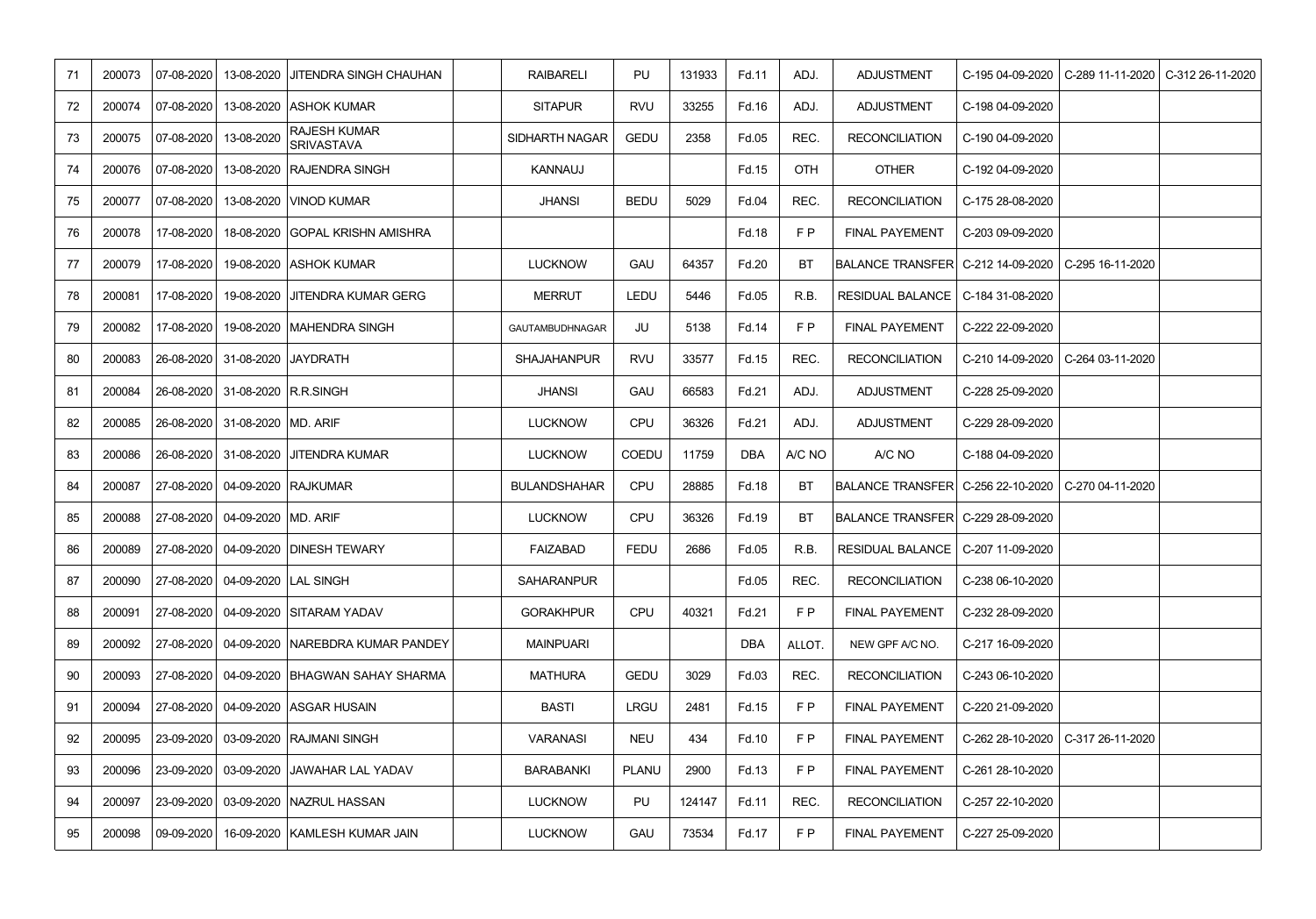| 96  | 200099 | 07-09-2020                    | 23-09-2020 | <b>KAUSHAL KUMAR PANDEY</b>                               | <b>BASTI</b>        | <b>RVU</b>   | 36410  | Fd.15        | REC.        | <b>RECONCILIATION</b>   | C-240 06-10-2020 |  |
|-----|--------|-------------------------------|------------|-----------------------------------------------------------|---------------------|--------------|--------|--------------|-------------|-------------------------|------------------|--|
| 97  | 200100 |                               |            | 07-09-2020   23-09-2020  MAHESH CHANDRA                   | <b>BIJNORE</b>      | <b>COEDU</b> | 12333  | Fd.04        | ADJ.        | <b>ADJUSTMENT</b>       | C-231 28-09-2020 |  |
| 98  |        |                               |            | 2000101   07-09-2020   23-09-2020   LATE ALOK KUMAR       | <b>MEERUT</b>       | <b>CPU</b>   | 44888  | Fd.18        | REC.        | <b>RECONCILIATION</b>   | C-233 29-09-2020 |  |
| 99  |        |                               |            | 2000102   07-09-2020   23-09-2020   SHIVENDRA KUMAR SINGH | <b>BASTI</b>        | <b>MTEDU</b> | 5113   | Fd.03        | REC.        | <b>RECONCILIATION</b>   | C-244 08-10-2020 |  |
| 100 |        |                               |            | 2000103   07-09-2020   23-09-2020   KISHORI LAL           | <b>MERRUT</b>       | <b>PLANU</b> | 3343   | <b>Fd.13</b> | REC.        | <b>RECONCILIATION</b>   | C-245 12-10-2020 |  |
| 101 |        |                               |            | 2000104   07-09-2020   23-09-2020   MANSOOR AHMEND        | <b>FIROZABAD</b>    | <b>GAU</b>   | 76713  | Fd.20        | ADJ.        | <b>ADJUSTMENT</b>       | C-249 15-10-2020 |  |
| 102 |        |                               |            | 2000105   07-09-2020   23-09-2020   RAJPAL SINGH          | <b>GHAZIABAD</b>    |              |        | <b>TAD</b>   | <b>NOC</b>  | <b>NOC</b>              | C-236 30-09-2020 |  |
| 103 |        |                               |            | 2000106   07-09-2020   23-09-2020   RAM SHIROMANI MISHRA  | <b>PRATAPGARH</b>   | CPU          | 49750  | Fd.17        | R.B.        | <b>RESIDUAL BALANCE</b> | C-254 20-10-2020 |  |
| 104 |        |                               |            | 2000107   07-09-2020   23-09-2020   RAJ BAHADUR YADAV     | PRAYAGRAJ           |              |        | <b>TAD</b>   | <b>NOC</b>  | <b>NOC</b>              | C-237 30-09-2020 |  |
| 105 |        |                               |            | 2000108 21-09-2020 23-09-2020 RAJEEV BHARDWAJ             | <b>MERRUT</b>       | <b>MTEDU</b> | 4035   | Fd.05        | ADJ.        | <b>ADJUSTMENT</b>       | C-260 28-10-2020 |  |
| 106 |        |                               |            | 2000109 21-09-2020 23-09-2020 SUBHASH CHANDRA             | D.M. BASTI          | <b>LRGU</b>  | 2484   | <b>Fd.15</b> | REC.        | <b>RECONCILIATION</b>   | C-258 28-10-2020 |  |
| 107 |        |                               |            | 2000110   21-09-2020   23-09-2020   DILSHAD MAZEED        | <b>BARABANKI</b>    | <b>CPU</b>   | 2359   | Fd.20        | <b>NAME</b> | NAME CORRECTION         | C-242 06-10-2020 |  |
| 108 |        |                               |            | 2000111 21-09-2020 23-09-2020 KISHAN LAL                  | <b>BULANDSHAHAR</b> | <b>CPU</b>   | 39638  | Fd.18        | REC.        | <b>RECONCILIATION</b>   | C-251 15-10-2020 |  |
| 109 |        |                               |            | 2000112 21-09-2020 23-09-2020 MD. IMRAN KHAN              | <b>LUCKNOW</b>      | <b>PLANU</b> | 12693  | <b>Fd.13</b> | ADJ.        | <b>ADJUSTMENT</b>       | C-246 14-10-2020 |  |
| 110 |        |                               |            | 2000113 08-10-2020 08-10-2020 SUDHANSHU CHATURVEDI        | <b>BARABANKI</b>    | <b>COEDU</b> | 6169   | Fd.03        | ADJ.        | <b>ADJUSTMENT</b>       | C-282 11-11-2020 |  |
| 112 |        |                               |            | 2000114 05-10-2020 08-10-2020 RAJ KUMAR                   | <b>MORADABAD</b>    | PU           | 157306 | Fd.09        | ADJ.        | <b>ADJUSTMENT</b>       | C-259 28-10-2020 |  |
| 113 |        |                               |            | 2000115   05-10-2020   08-10-2020   DEVI SARAN            | <b>ALIGARH</b>      | <b>INDU</b>  | 6943   | Fd.13        | ADJ.        | <b>ADJUSTMENT</b>       | C-285 11-11-2020 |  |
| 111 |        |                               |            | 2000116   08-10-2020   08-10-2020   RATNAKAR MISHRA       | <b>GORAKHPUR</b>    | <b>CPU</b>   | 60360  | Fd.21        | REC.        | <b>RECONCILIATION</b>   | C-322 27-11-2020 |  |
| 114 |        |                               |            | 2000117   05-10-2020   08-10-2020 LATE KARNA SINGH        | <b>MERRUT</b>       | RVU          | 45960  | <b>Fd.15</b> | F P         | <b>FINAL PAYEMENT</b>   | C-250 15-10-2020 |  |
| 115 |        |                               |            | 2000118 05-10-2020 08-10-2020 SAMPURNANAD DIWEDI          | <b>LUCKNOW</b>      | <b>FSU</b>   | 9869   | Fd.08        | ADJ.        | <b>ADJUSTMENT</b>       | C-252 19-10-2020 |  |
| 116 |        |                               |            | 2000119 05-10-2020 08-10-2020 ANUP KUMAR SAXENA           | <b>AGRA</b>         | <b>STU</b>   | 6169   | Fd.06        | R.B.        | <b>RESIDUAL BALANCE</b> | C-291 11-11-2020 |  |
| 117 |        |                               |            | 2000120 05-10-2020 08-10-2020 ANANT DEV                   | <b>MORADABAD</b>    | <b>IPSU</b>  | 864    | Fd.01        | ADJ.        | <b>ADJUSTMENT</b>       | C-248 15-10-2020 |  |
| 118 |        |                               |            | 2000121 07-10-2020 22-10-2020 RAM BHAROSI LAL SHUKLA      | <b>AGRA</b>         | <b>STU</b>   | 8195   | Fd.06        | F P         | <b>FINAL PAYEMENT</b>   | C-296 16-11-2020 |  |
| 119 |        | 2000122 07-10-2020 22-10-2020 |            | <b>SATISH CHANDRA</b><br>SRIVASTAVA                       | <b>VARANASI</b>     | <b>STU</b>   | 3936   | Fd.06        | ADJ.        | <b>ADJUSTMENT</b>       | C-268 04-11-2020 |  |
| 120 |        |                               |            | 2000123   07-10-2020   22-10-2020   SUNEEL KUMAR DHAWAN   | <b>PILIBHIT</b>     | <b>STU</b>   | 12236  | Fd.06        | F P         | <b>FINAL PAYEMENT</b>   | C-267 03-11-2020 |  |